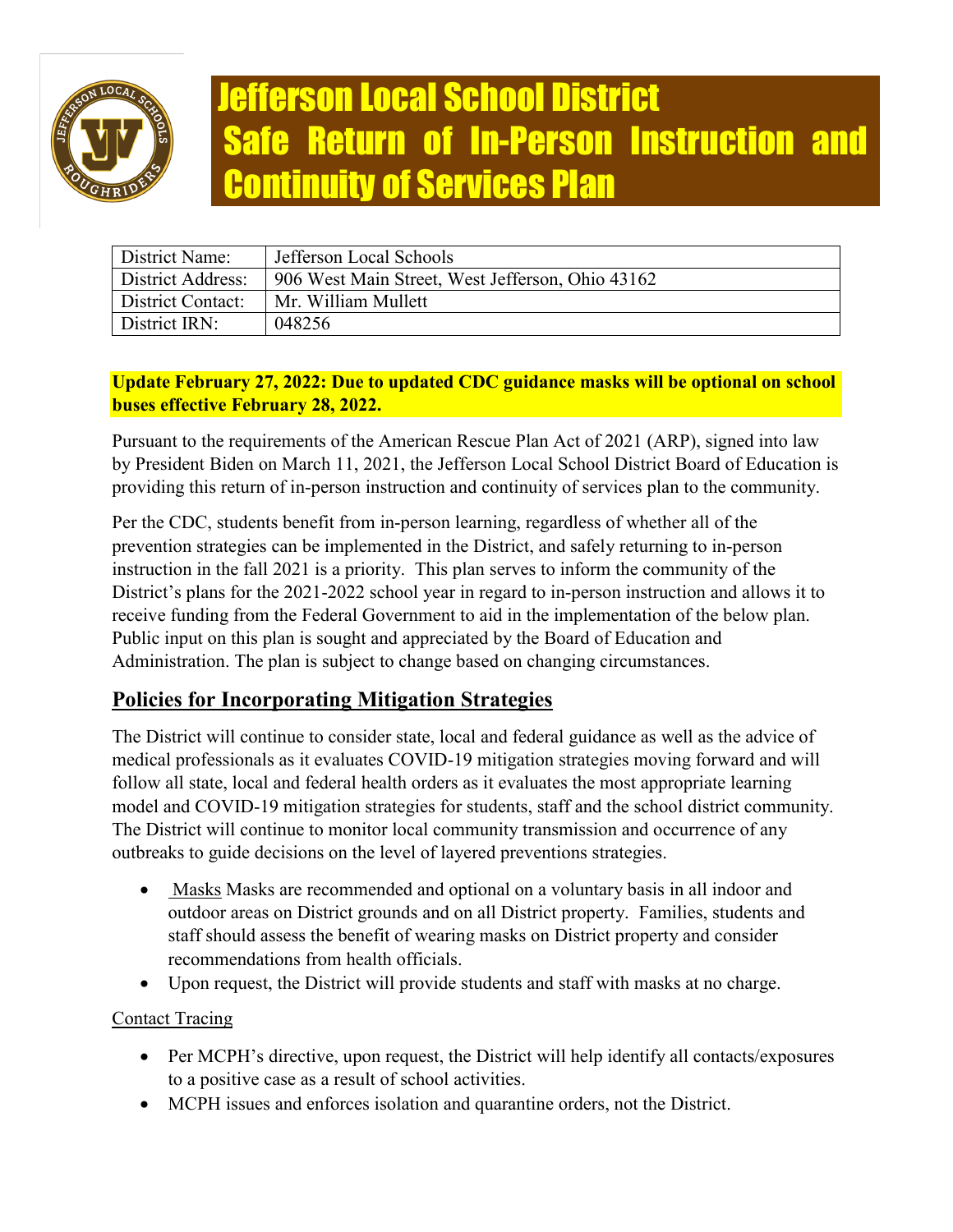• Students and staff should stay home when they have signs of any infectious illness and be referred to their healthcare provider for care. Upon request, the District will provide rapid COVID-19 tests to families and staff at no charge.

# Vaccinations to Prevent COVID-19

• The District will continue to coordinate with MCPH to provide voluntary vaccinations to prevent COVID-19 and release time to students and staff. The District will provide students and families flexible options for excused absences to receive a COVID-19 vaccination and for possible side effects after vaccination.

## Social Distancing

- The District will implement the recommended safety protocols regarding classroom occupancy. The District will determine classroom occupancy based on each individual classroom circumstance with the maximum amount of safety considerations as possible. The goal is to return to 100% in-person learning while mitigating risks associated with COVID-19.
- The District will take a common-sense approach in regard to scheduling large group gatherings with consideration given to the event, logistics, and current rate of infection in the community.

## Hand Washing and Respiratory Etiquette

- The District will make hand sanitizer containing at least 60% alcohol abundantly available throughout its buildings.
- The District will continue to follow and reinforce CDC guidelines for handwashing and will supply adequate handwashing supplies.
- The District will continue to follow and reinforce CDC guidelines for respiratory etiquette (covering coughs and sneezes).

#### Facilities Sanitation and Ventilation

- The District will continue to follow guidelines for regularly cleaning and, when necessary, disinfecting facilities.
- The District will review its ventilation system and conduct improvements as needed and necessary to meet best practices.

# Accommodations for Students with Disabilities

- The District will work with families to meet the individual needs of students with disabilities.
- The District will provide accommodations, modifications and assistance for students with disabilities and other health care needs on an individual basis.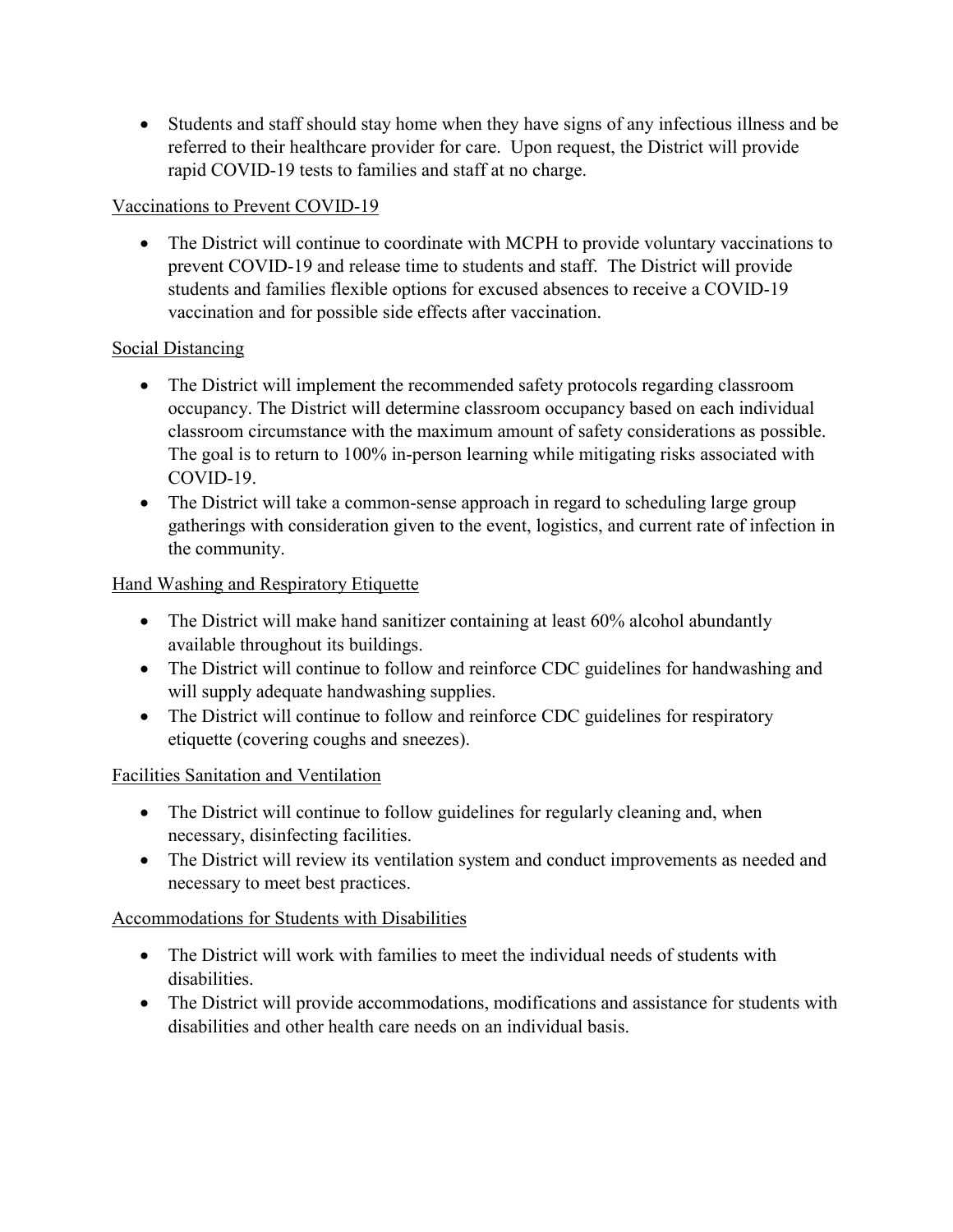# **Plan to Address Continuity of Academic and Non-Academic Services**

Jefferson LSD will maintain the academic and non-academic services required to successfully educate our students. The plan described below is in addition to the previously published Learning Recovery and Extended Learning Plan as required by Governor DeWine.

## Academic Services

- The District will continue to follow the Learning Recovery and Extended Learning Plan as posted to our [Website.](https://www.west-jefferson.k12.oh.us/protected/ArticleView.aspx?iid=6YIAA30&dasi=3IP2)
- Utilize tutors to address specific learning loss issues, such as credit recovery for our high school students and reading interventions for our elementary students.
- Develop summer lessons to help bridge the learning loss gap caused by the pandemic and reduce the summer learning gap.
- Implement technology to help with the identification of needs for our students as well as the proper response for each individual child.
- Continue the 1:1 Chromebook program for each student.
- Refurbish classroom technology, such as Smartboards, to provide differing learning delivery methods to engage each child.
- Employ building subs so each class will have a teacher in the event of teacher absences due to the pandemic
- Student needs will be identified using products such as MAP and iReady, with the appropriate measures taken to address identified needs.
- Extended day contract have been awarded to administrators and counselors to prepare for the upcoming 2021-2022 school year and address identified learning gaps due to the pandemic.

# Social, Emotional and Mental Health

- The District will provide mental health services in-house through our psychologist and social worker as well as contracting with professional organizations as needed.
- Continue practices that support teacher understanding of warning signs and facilitate communication with counselors and principals.
- Continue practices that connect school counselors with students and families in need, and with community partners as warranted.
- Continue to monitor the social-emotional wellbeing of individual students and the student body as a whole. The District will utilize its existing on-site counselors for each building.